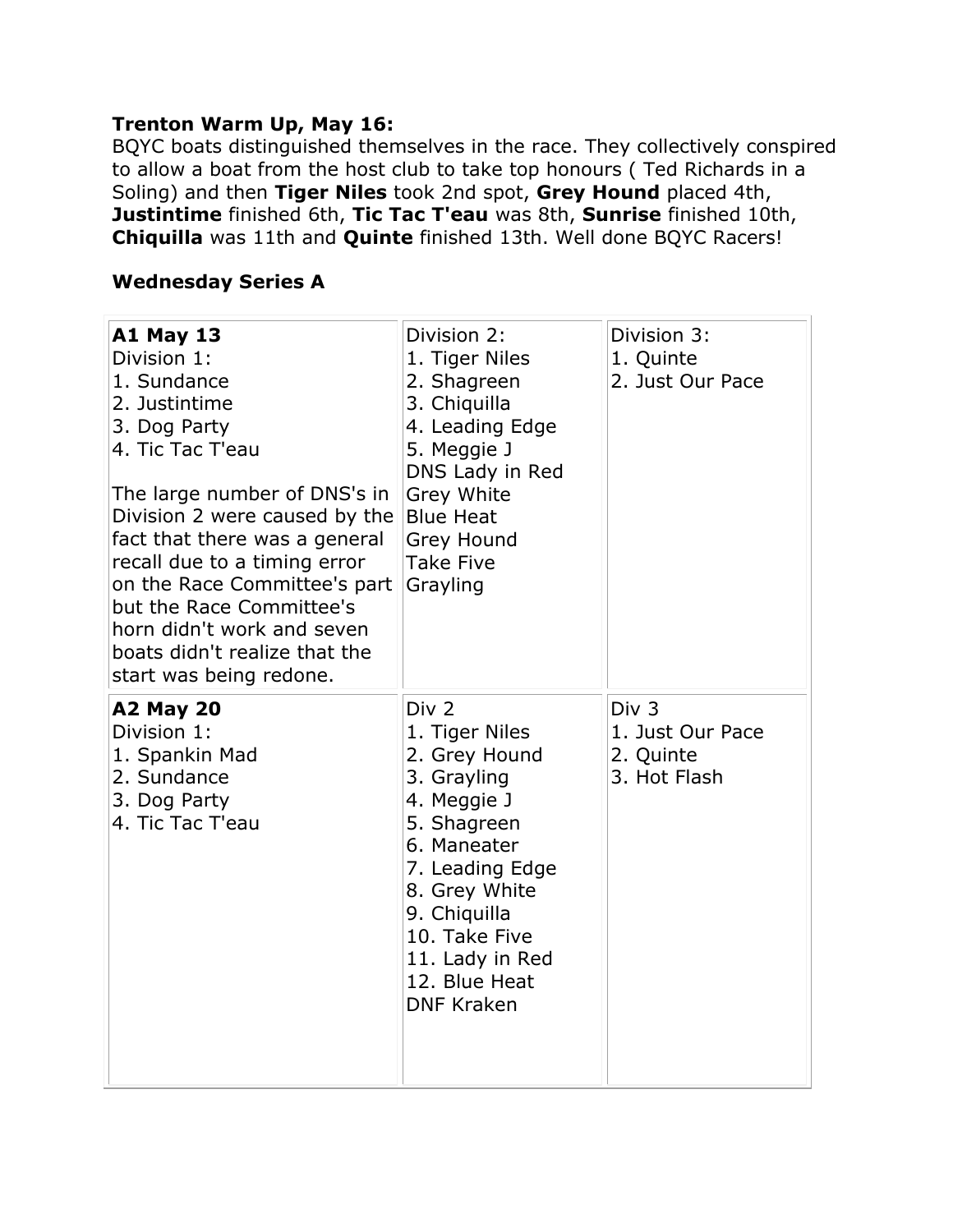| <b>A3 May 27</b><br>Div 1<br>1. Spankin' Mad 1:19:57<br>2. Dog Party 1:23:37<br>3. Justintime 1:23:40<br>4. tic tac t'eau 1:39:40   | Div <sub>2</sub><br>1. Grayling 1:20:11<br>2. Tiger Niles<br>1:21:42<br>3. Kraken 1:23:50<br>4. Chiquilla 1:26:04<br>5. Leading Edge<br>1:27:19<br>6. Take Five<br>1:30:29<br>7 Maneater 1:33:29                                                                            | Div 3<br>1. Quinte 1:18:17<br>2. Just our Pace<br>1:19:33   |
|-------------------------------------------------------------------------------------------------------------------------------------|-----------------------------------------------------------------------------------------------------------------------------------------------------------------------------------------------------------------------------------------------------------------------------|-------------------------------------------------------------|
| A4 June 3<br>Division 1:<br>1. Sundance<br>2. Spankin' Mad<br>3. Dog Party<br>4. JustinTime<br>5. Running Wild<br>DSQ Tic Tac T'eau | Division 2:<br>1. Tiger Niles<br>2. Shagreen<br>3. Meggie J<br>4. Grey Hound<br>5. Blue Heat<br>6. Chiquilla<br>7. Lady in Red<br>8. Grayling<br>9. Take Five<br>10. Kraken<br>11. Leading Edge<br>12. Aqua Jewel<br>13. Seawolf<br>DSQ Grey White                          | Division 3:<br>1. HotFlash<br>2. Just Our Pace<br>3. Quinte |
| <b>A5 June 10</b><br>Division 1<br>1. Spankin' Mad<br>2. Sundance.<br>3. Dog Party<br>4. JustinTime<br>5. Tic Tac T'eau             | Division 2:<br>1. Leading Edge<br>2. Blue Heat<br>3. Take Five<br>4. Tiger Niles Grey<br>Hound<br>5. Man Eater<br>6. Chiquilla<br>7. Seawolf Lady in<br>Red<br>8. Meggie J Grayling<br>9. Aqua Jewel<br>10. Shagreen<br>11. Running Wild<br>12. Kraken<br>14. DNFGrey White | Division 3:<br>1. Just Our Pace<br>2. Quinte<br>3. HotFlash |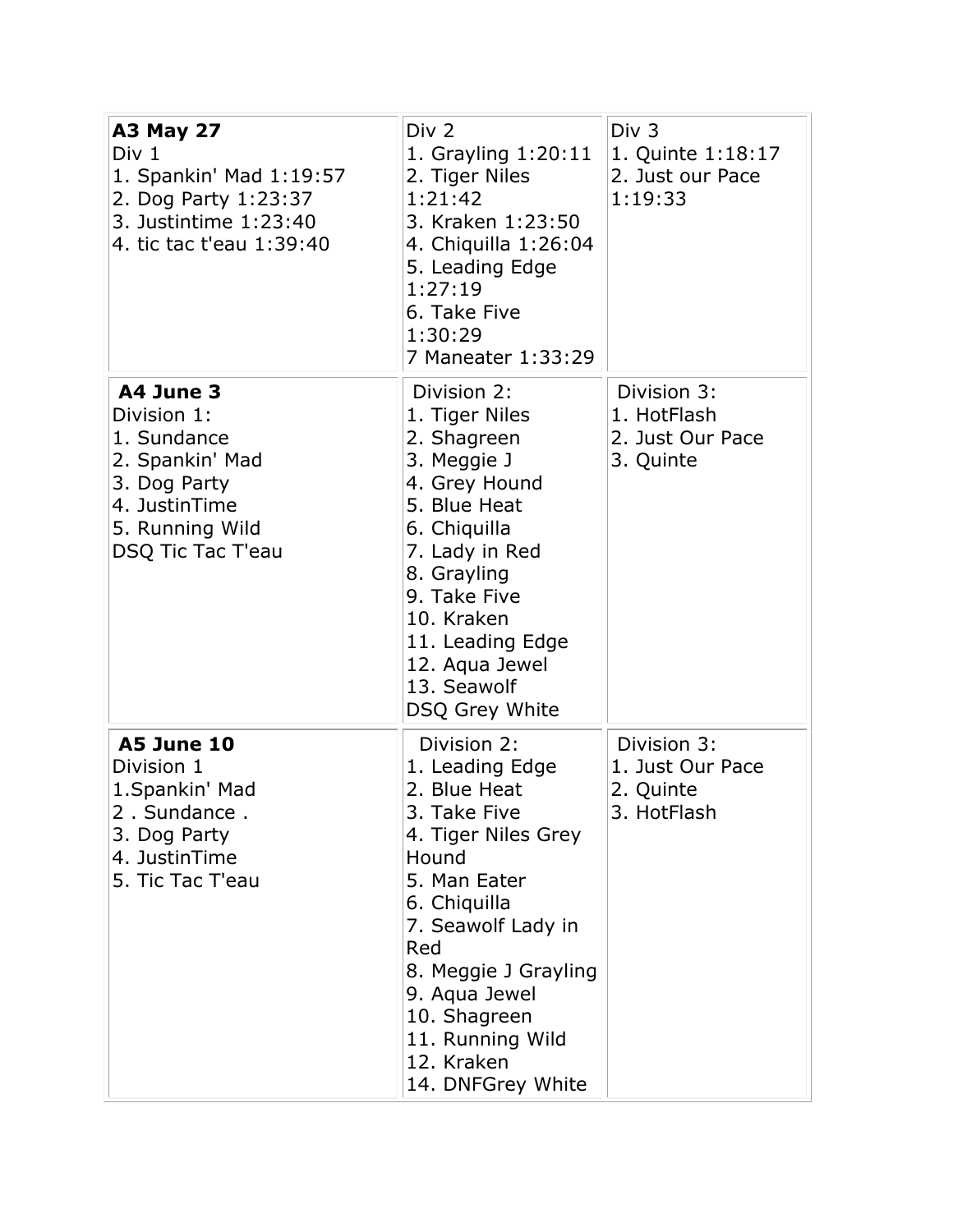| <b>A6 June 17</b><br>Div 1<br>1. JustinTime<br>2. Sundance<br>3. Spankin' Mad<br>4. Dog Party<br>5. Tic Tac T'Eau | Div <sub>2</sub><br>1. Grayling<br>2.Shagreen<br>3. Take Five<br>4. Tiger Niles<br>5. Leading Edge<br>6.Running Wild<br>7. Chiquilla<br>8.Grey Hound<br>9. Blue Heat<br>10. Aqua Jewl<br>11.Maneater<br>12. Meggie J<br>13. Seawolf | Div <sub>3</sub><br>1. Just Our Pace<br>2. HotFlash           |
|-------------------------------------------------------------------------------------------------------------------|-------------------------------------------------------------------------------------------------------------------------------------------------------------------------------------------------------------------------------------|---------------------------------------------------------------|
| A7 June 24<br>Div 1<br>1 Dog Party<br>2 Sundance<br>3 Spankin' Mad<br>4 JustinTime<br>5 Tic Tac T'Eau             | Div 2<br>1 Tiger Niles<br>2 Shagreen<br>3 Chiquilla<br>4 Meggie J<br>5 Grayling<br>6 Grey Hound<br>7 Take Five<br>8 Leading Edge<br>9 Running Wild<br>10 Kraken<br>11 Aqua Jewl<br>12 Maneater<br>13 Grey White                     | Div <sub>3</sub><br>1 HotFlash<br>2 Quinte<br>3 Just Our Pace |
| <b>Overall Series A</b><br>Div 1<br>Spankin' Mad<br>Sundance<br>Dog Party<br><b>JustinTime</b><br>Tic Tac T'Eau   | Div <sub>2</sub><br><b>Tiger Niles</b><br>Shagreen<br>Grayling<br>Leading Edge<br>Chiquilla<br>Meggie J<br><b>Take Five</b><br>Grey Hound<br>Kraken<br>Maneater<br><b>Running Wild</b><br><b>Blue Heat</b><br>Aqua Jewel            | Div <sub>3</sub><br>Quinte<br>Just Our Pace<br>HotFlash       |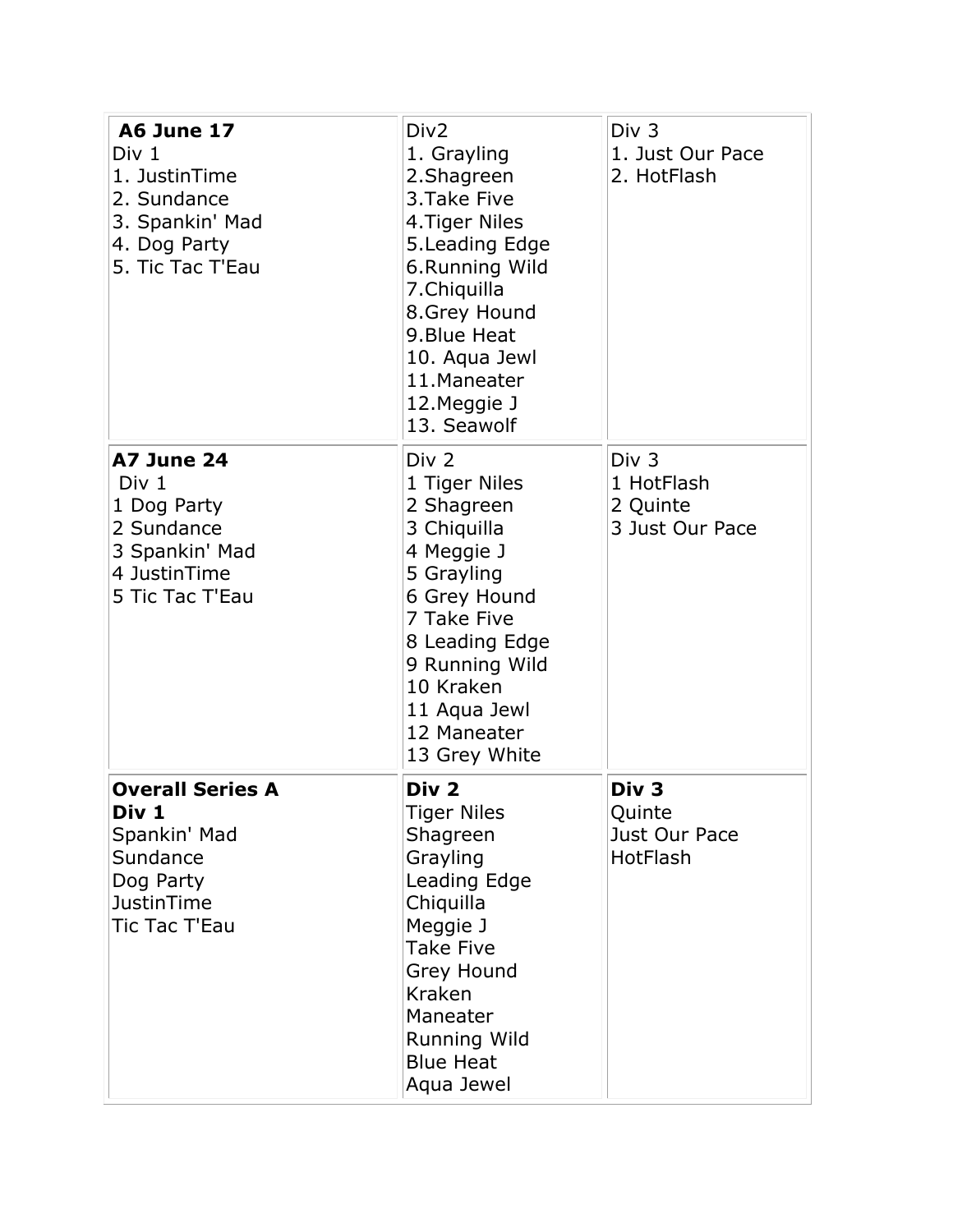| Grey White |  |
|------------|--|
|            |  |
|            |  |
|            |  |

## **BL&E (East of Bridge)**

| Spinnaker 1                                                     | Spinnaker 2                                                                                                                   | <b>White Sail</b>                                          |
|-----------------------------------------------------------------|-------------------------------------------------------------------------------------------------------------------------------|------------------------------------------------------------|
| 1. Sundance<br>2. Spankin' Mad<br>3. Dog Party<br>4. JustinTime | 1. Tiger Niles<br>2. Grey Hound<br>3. Chiquilla<br>4. Leading Edge<br>5. maneater<br>6. Grayling<br>7. Blue Heat<br>8. Kraken | 1. Quinte<br>2. HotFlash<br>3. Just Our Pace<br>4. Drookit |

# **Single, Double Handed (White Sail only)**

| <b>Single Handed</b> | <b>Double Handed</b> |  |
|----------------------|----------------------|--|
| 1 Keitha M           | 1 Dog Party          |  |
| 2 Quinte             | 2 Spankin' Mad       |  |
| 3 Leading Edge       | 3 Kraken             |  |
| 4 Sundance           | 4 Grey Hound         |  |
| 5 Grayling           | 5 Tyke               |  |
|                      | 6 Blue Heat          |  |
|                      | 7 Shagreen           |  |
|                      | 8 Chiquilla          |  |
|                      | 9 Maneater           |  |
|                      | 10 Eau de Joy        |  |
|                      | 11 Just Our Pace     |  |
|                      | 13 Tic Tac T'Eau     |  |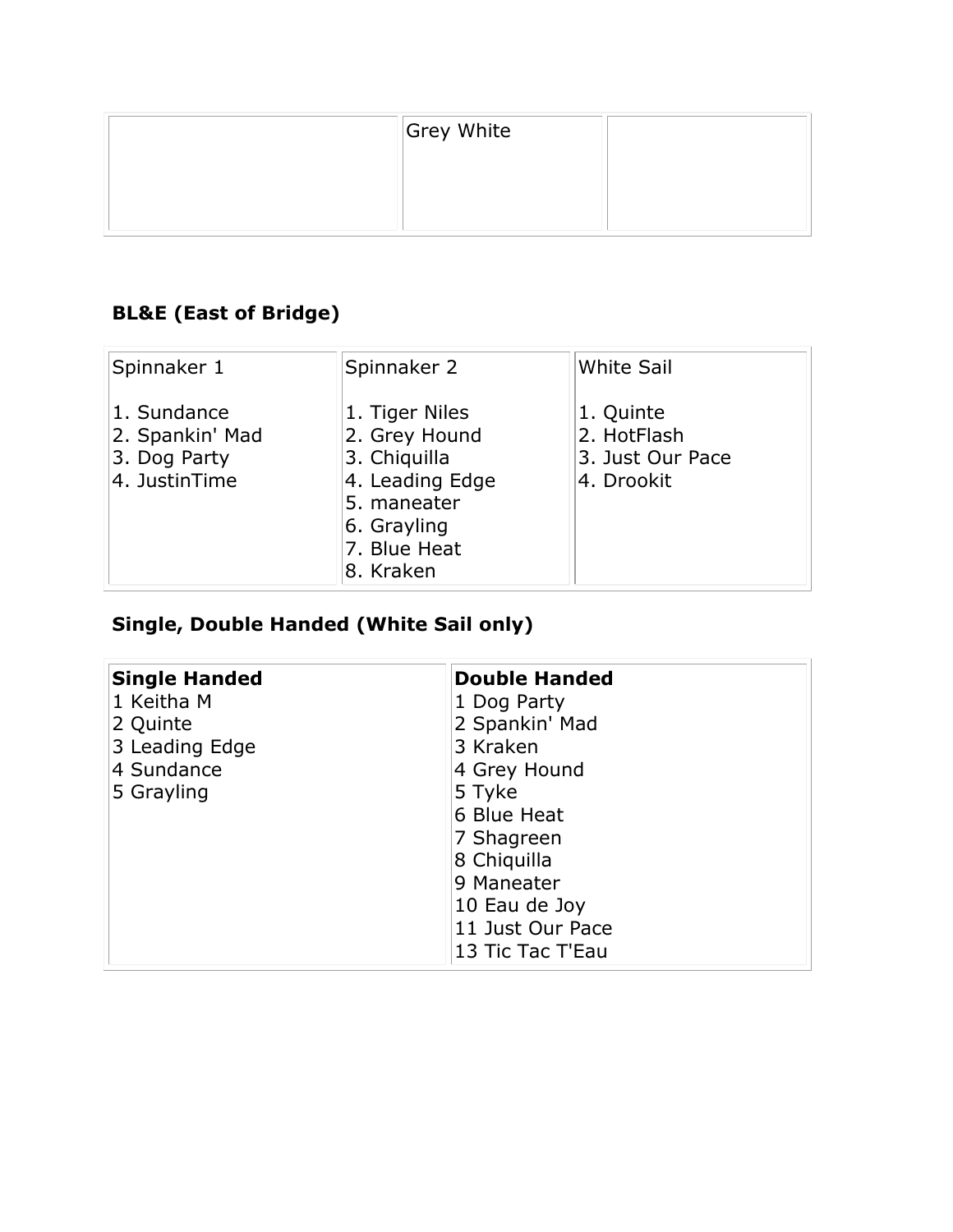#### **Braidwood**

| Div 1           | Div <sub>2</sub> | Div 3 White sail |
|-----------------|------------------|------------------|
| $ 1$ JustinTime | 1 Tiger Niles    | 1 Quinte         |
| 2 Dog Party     | 2 Beowulf        |                  |
| 3 Tic Tac T'Eau | 3 Maneater       |                  |
|                 |                  |                  |

#### **Fleet Captain's (White Sail, one class)**

| Race $# 1$       | Final                 |
|------------------|-----------------------|
| <b>Boat</b>      | <b>Corrected Time</b> |
| 1 Tiger Niles    | 01:04:24              |
| 2 Spankin' Mad   | 01:08:49              |
| 3 Shagreen       | 01:09:08              |
| 4 Blue Heat      | 01:10:46              |
| 5 Dog Party      | 01:11:06              |
| 6 Chiquilla      | 01:11:13              |
| 7 Take Five      | 01:13:12              |
| 8 Justintime     | 01:14:11              |
| 9 Kraken         | 01:14:45              |
| 10 Maneater      | 01:17:09              |
| 11 HotFlash      | 01:17:55              |
| 12 Quinte        | 01:18:20              |
| 14 Tic Tac T'Eau | <b>DNF</b>            |
|                  |                       |

Race #2 **Take Five won the race** followed by **Dog Party** and then **Shagreen**. A new member to our fleet, and we hope a regular one, was the Thunderbird, Thundering Glory who finished in 4th place, just ahead of Spankin Mad. Kraken was 6th, Grey Hound 7th and Maneater 8th. 9th place went to Grey White followed by HotFlash, Blue Heat, Chaquilla, Quinte, Seawolf and Just Our Pace.

Race #3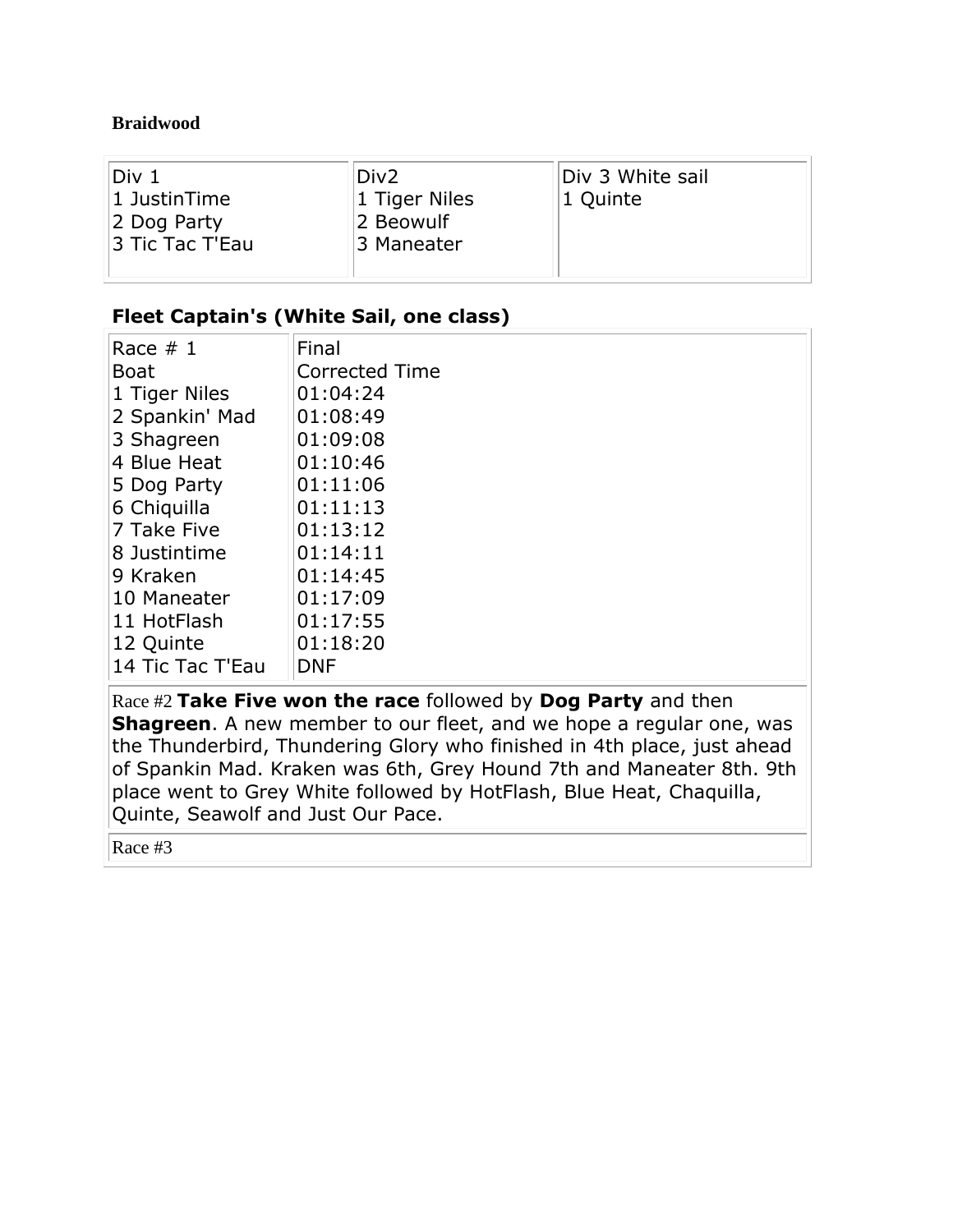### **Challenge Cup**

| Div 1<br>1 Spankin'<br>Mad<br>2 Dog Party   01:31:44<br>3 Sundance $ 01:36:01 $ 3 Chiquilla<br>4<br>JustinTime | Time<br>$ 01:30:44 $ 2 Grey | Div 2<br>$ 01:29:25 1$ Tiger Niles<br>Hound<br>4 Shagreen<br>5 Grayling<br>6 Take Five<br>7 Blue Heat<br>8 Maneater<br>9 Kraken | Time<br>$ 01:24:42 1$ Quinte<br>$01:29:15$ Pace<br>01:29:28<br> 01:30:19<br>01:33:17<br>01:33:32<br> 01:34:08<br>01:38:04<br>01:38:09 | Div 3<br>$01:28:03$ 2 Just Our | Time<br>01:11:43<br>01:14:34 |
|----------------------------------------------------------------------------------------------------------------|-----------------------------|---------------------------------------------------------------------------------------------------------------------------------|---------------------------------------------------------------------------------------------------------------------------------------|--------------------------------|------------------------------|
|                                                                                                                |                             | 10 Leading<br>Edge                                                                                                              |                                                                                                                                       |                                |                              |

#### **Katie Grey**

The weather was perfect, the winds challenging, and the participation was great with 33 boats entered representing all four Bay of Quinte area yacht clubs.

Congratulations to **Peter Aker in Tiger Niles** for winning the Katie Grey Trophy and to **Hazel Lloyst in HotFlash** for capturing the Bill Burns Memorial Trophy for the White Sail Division.

In Sunday's return race, **Matt Jeffs** was the runaway winner of the Binnacle Trophy in JustinTime and **Mark MacDonald** captured the Katie Grey Jib Hank Trophy by winning the White Sail Division.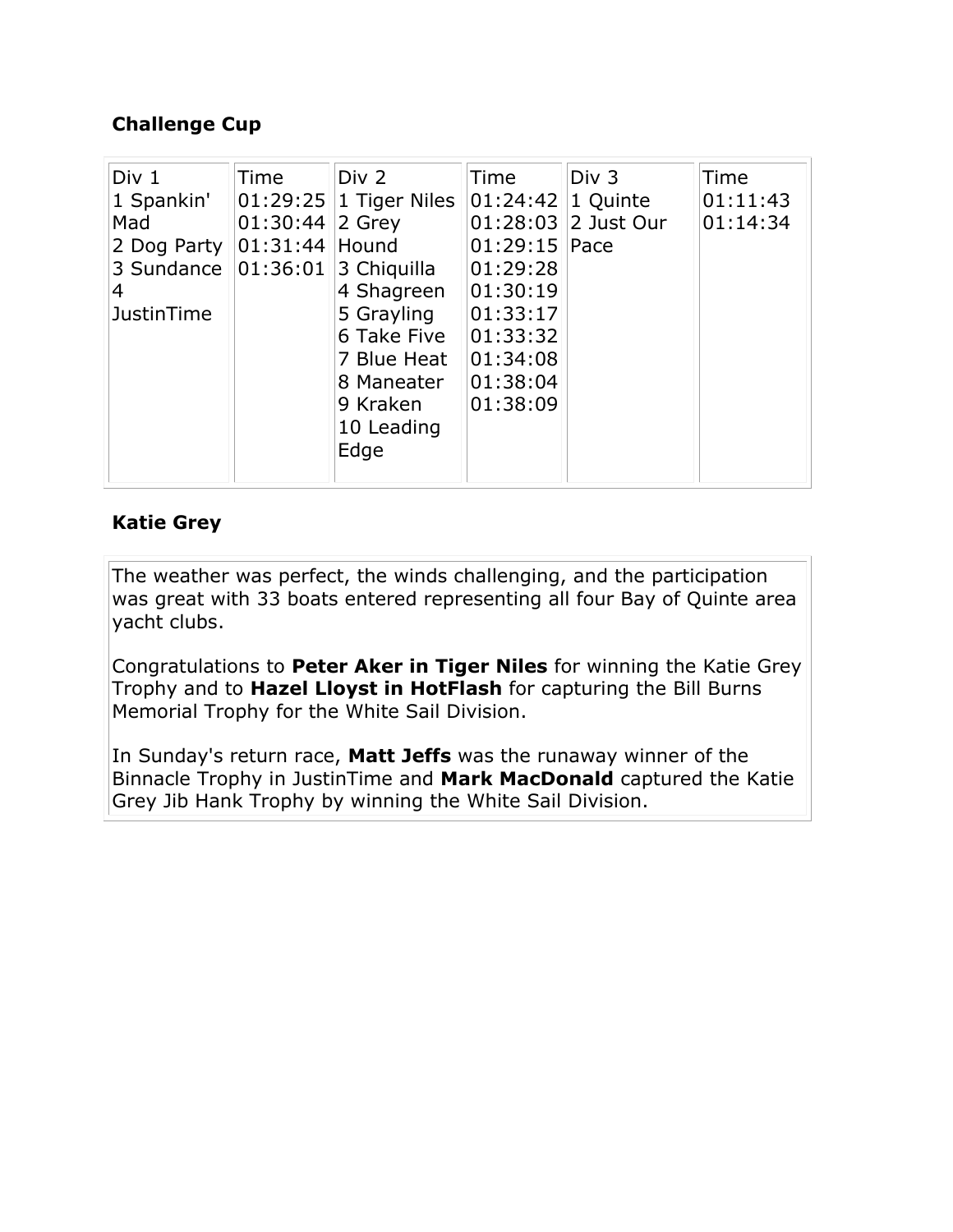## **Wednesday Series B**

| <b>B1 August 5</b><br>Spinnaker 1<br>Spankin' Mad<br>Sundance<br>Dog Party<br>JustinTime<br>Tic Tac T'Eau         | Spinnaker 2<br><b>Tiger Niles</b><br>Chiquilla<br>Shagreen<br>Grey Hound<br>Grayling<br><b>Blue Heat</b><br><b>Take Five</b><br>Aqua Jewl<br>Leading Edge<br>Maneater<br>Kraken<br>Grey White                                   | <b>White Sail</b><br>HotFlash<br>Just Our Pace<br>Quinte            |
|-------------------------------------------------------------------------------------------------------------------|---------------------------------------------------------------------------------------------------------------------------------------------------------------------------------------------------------------------------------|---------------------------------------------------------------------|
| <b>B2 August 12</b><br>Spinnaker 1<br>Sundance<br>JustinTime<br>Dog Party<br>Spankin' Mad                         | Spinnaker 2<br>Shagreen<br>Grey Hound<br>Grayling<br><b>Blue Heat</b><br><b>Take Five</b><br>Chiquilla<br>Leading Edge<br>Maneater<br><b>Running Wild</b><br>Kraken<br>Aqua Jewl<br>Grey White<br>Seawolf<br><b>Tiger Niles</b> | <b>White Sail</b><br>HotFlash<br>Drookit<br>Just Our Pace<br>Quinte |
| <b>B3 August 19</b><br>Spinnaker 1<br>Sundance<br>Dog Party<br><b>JustinTime</b><br>Spankin' Mad<br>Tic Tac T'Eau | Spinnaker 2<br><b>Tiger Niles</b><br>Leading Edge<br>Shagreen<br><b>Take Five</b><br>Grayling<br>Grey Hound<br><b>Blue Heat</b>                                                                                                 | <b>White Sail</b><br><b>HotFlash</b><br>Just Our Pace<br>Quinte     |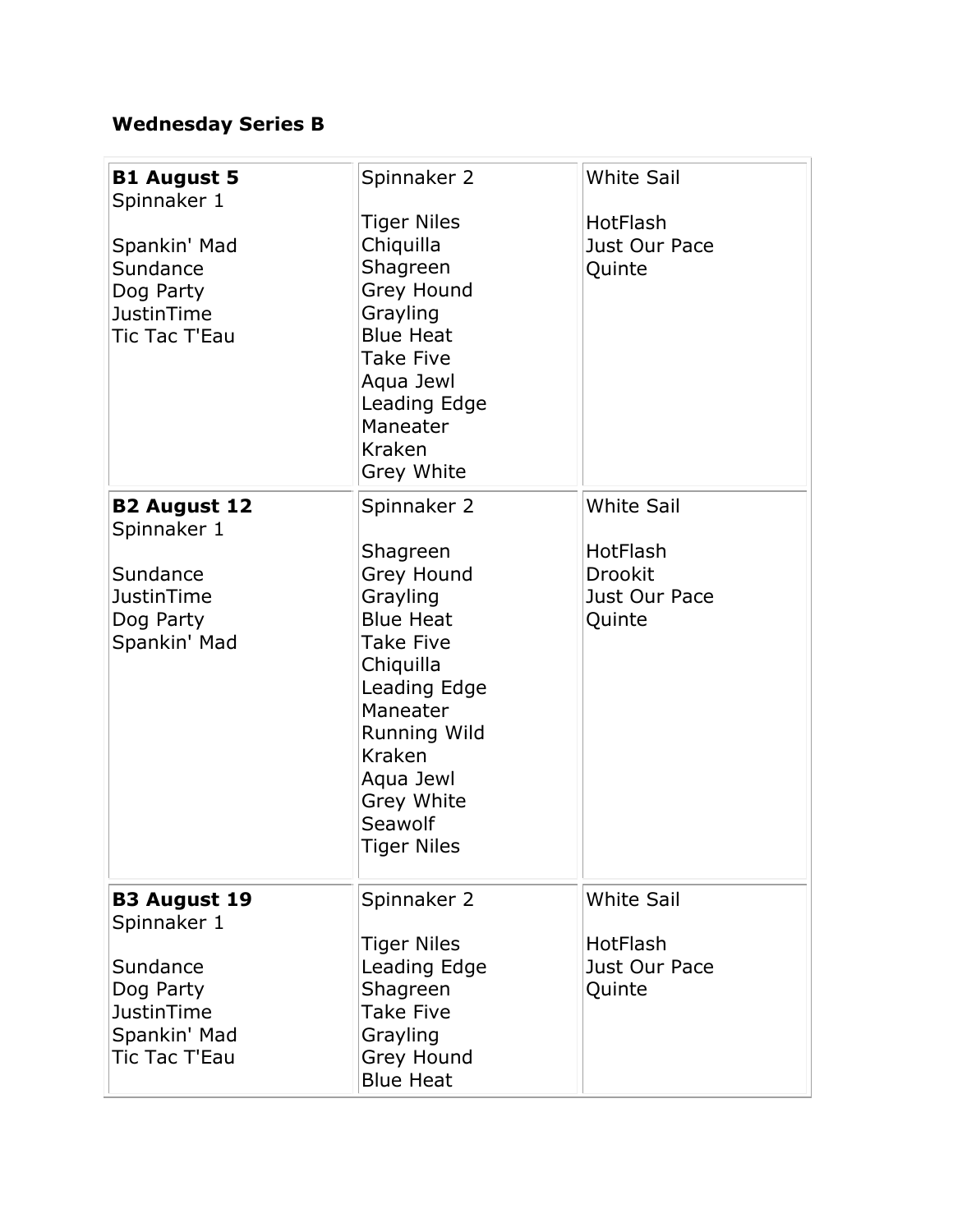|                                                                                                                          | Aqua Jewl<br>Chiquilla<br>Kraken<br>Grey White<br>Maneater<br><b>Running Wild</b><br>Seawolf                                                                                   |                                                          |
|--------------------------------------------------------------------------------------------------------------------------|--------------------------------------------------------------------------------------------------------------------------------------------------------------------------------|----------------------------------------------------------|
| <b>B7 August 16</b><br>Spinnaker 1<br>Spankin' Mad<br>Sundance<br>Dog Party<br><b>JustinTime</b><br><b>Tic Tac T'Eau</b> | Spinnaker 2<br><b>Tiger Niles</b><br>Shagreen<br>Leading Edge<br>Chiquilla<br><b>Take Five</b><br>Grey White<br>Aqua Jewl<br>Maneater<br><b>Blue Heat</b><br>Kraken<br>Seawolf | <b>White Sail</b><br>HotFlash<br>Quinte<br>Just Our Pace |

### **Overall B Series**

| Spinnaker 1                                                | Spinnaker 2                                                                                                                                                      | <b>White Sail</b>                          |
|------------------------------------------------------------|------------------------------------------------------------------------------------------------------------------------------------------------------------------|--------------------------------------------|
| Sundance<br>Spankin' Mad<br>Dog Party<br><b>JustinTime</b> | <b>Tiger Niles</b><br>Shagreen<br>Leading Edge<br>Grayling<br>Chiquilla<br><b>Take Five</b><br><b>Blue Heat</b><br>Kraken<br>Aqua Jewl<br>Grey White<br>Maneater | <b>HotFlash</b><br>Quinte<br>Just Our Pace |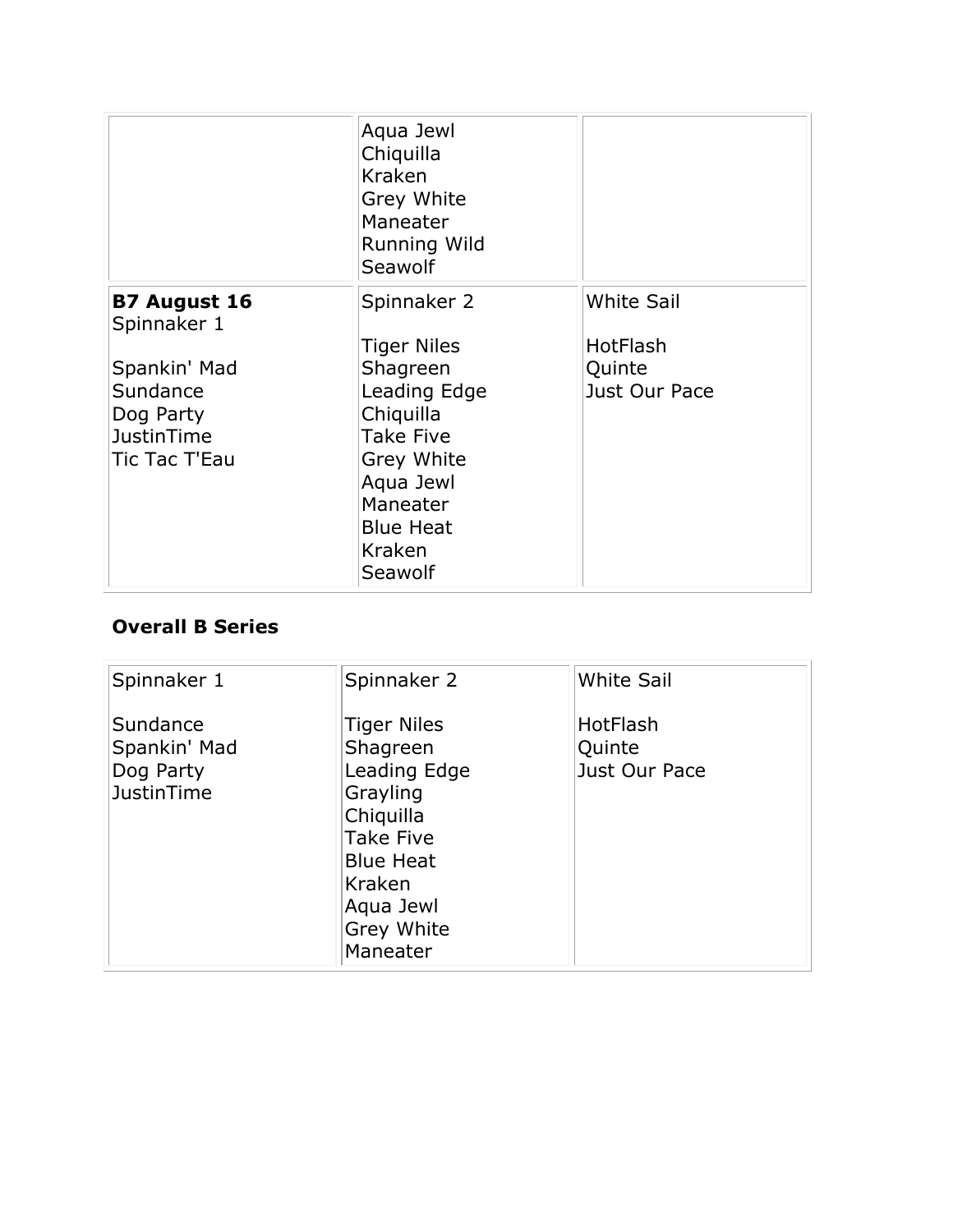## **Wills Cup**

| Spinnaker 1                                                                                                       | Spinnaker 2                                                                                                                                           | <b>White Sail</b>       |
|-------------------------------------------------------------------------------------------------------------------|-------------------------------------------------------------------------------------------------------------------------------------------------------|-------------------------|
| Sundance 02:05:00<br>Spankin' Mad 02:07:49<br>Dog Party 02:11:05<br>JustinTime 02:13:19<br>Tic Tac T'Eau 02:38:17 | Tiger Niles 01:49:16<br>Beowulf 01:56:53<br>Blue Heat 01:59:54<br>Leading Edge 02:00:59<br>Chiquilla 02:01:26<br>Grayling 02:04:53<br>Kraken 02:08:16 | Quinte<br>Just Our Pace |

## **Robb Cup**

| Spinnaker 1                                                                                                                            | Spinnaker 2                                                                                                                                             | <b>White Sail</b>                         |
|----------------------------------------------------------------------------------------------------------------------------------------|---------------------------------------------------------------------------------------------------------------------------------------------------------|-------------------------------------------|
| Sundance 02:28:50<br>Spankin' Mad 02:29:01<br>Dog Party 02:29:46<br>JustinTime 02:33:00<br>$\overline{\text{T}}$ ic Tac T'Eau 03:05:51 | Tiger Niles 01:55:49<br>Chiquilla 01:58:42<br>Grayling $01:59:42$<br>Leading Edge 01:59:43<br>Take Five 02:02:18<br>Kraken 02:05:28<br>Beowulf 02:05:55 | Just Our Pace 02:00:29<br>Quinte 02:13:03 |